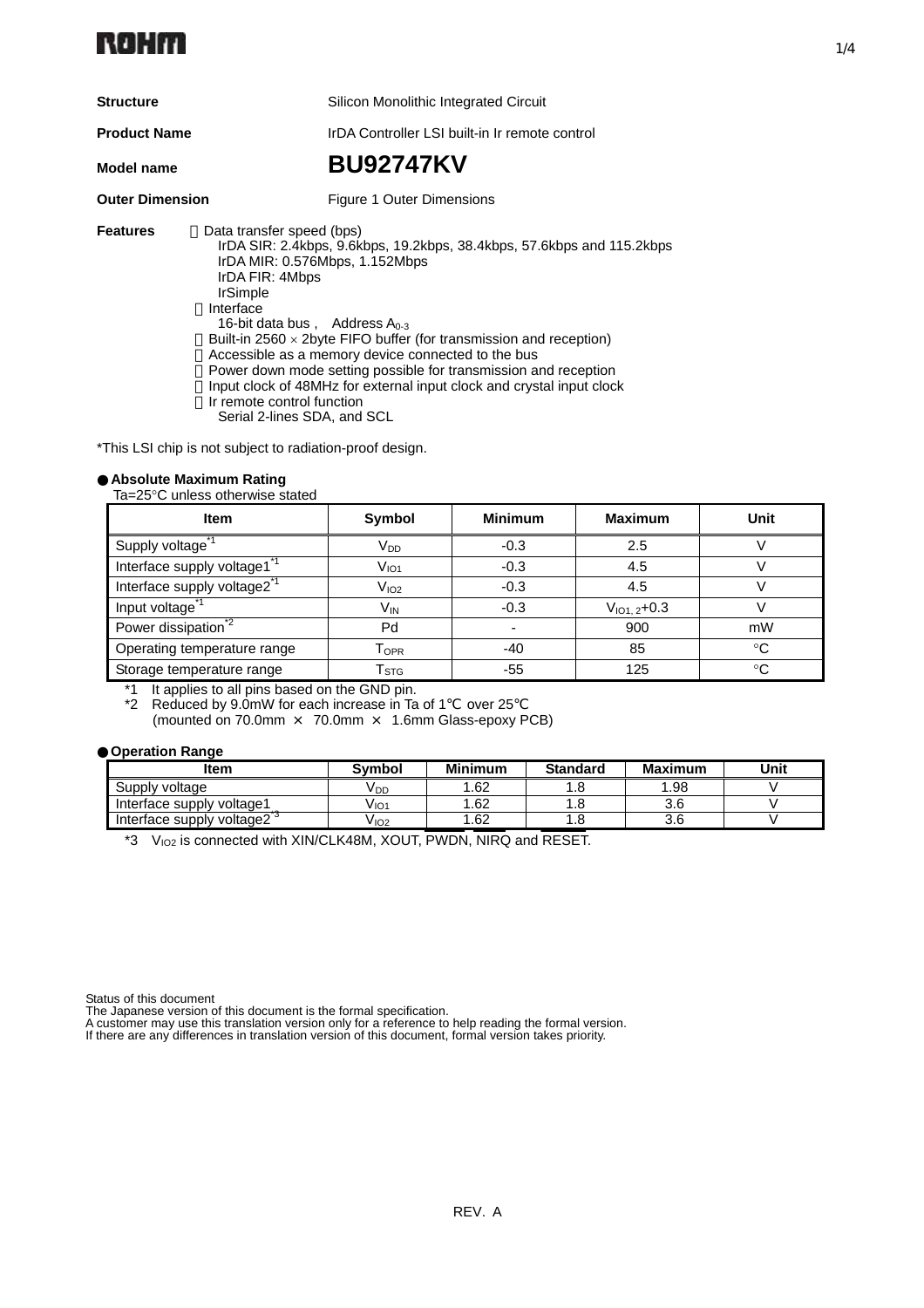

# **Electrical Characteristics (DC Characteristics)**

Ta=25°C,  $V_{DD}$ =1.8V,  $V_{IO1}$ =1.8V,  $V_{IO2}$ =1.8V and GND=0V unless otherwise stated

| <b>Item</b>                       | Symbol          | <b>Standard value</b> |            |                      | Unit | <b>Remarks</b>                                                                                          |  |
|-----------------------------------|-----------------|-----------------------|------------|----------------------|------|---------------------------------------------------------------------------------------------------------|--|
|                                   |                 | <b>MIN</b>            | <b>TYP</b> | MAX                  |      |                                                                                                         |  |
| Dissipation current 1             | $I_{DD}1$       |                       | 0.1        | 10                   | μA   | For input with no output load = $0V$                                                                    |  |
| Dissipation current 2             | $I_{DD}2$       |                       | 10         | 30                   | mA   | For $XIN = 48MHz$                                                                                       |  |
| Digital high-level input voltage  | Vıн             | $0.75 \times V_{10}$  |            |                      | V    |                                                                                                         |  |
| Digital low-level input voltage   | $V_{IL}$        |                       |            | $0.25 \times V_{10}$ | V    |                                                                                                         |  |
| Digital high-level input current  |                 |                       |            | 10                   | μA   | Input voltage level 1.8V                                                                                |  |
|                                   | Ιш              |                       |            | 100                  | μA   | Input voltage level 1.8V TEST1-3                                                                        |  |
| Digital low-level input current   | Iπ              |                       |            | 10                   | μA   | Input voltage level GND                                                                                 |  |
| Digital high-level output voltage | $V_{OH}$        | $V_{\text{IO}}$ -0.6  |            |                      | V    | INTR, $D_{0-15}$ , IrDAPWDOWN,<br>IrTX, IrRC, NIRQ, CTLA<br>$IOH = -1mA$                                |  |
| Digital low-level output voltage  | V <sub>OL</sub> |                       |            | 0.6                  | V    | $\overline{\text{INTER}}$ , D <sub>0-15</sub> , IrDAPWDOWN,<br>IrTX, IrRC, SDA, NIRQ, CTLA<br>$IOL=1mA$ |  |

## **Pin Description**

| Pin name                     | 1/0                      | <b>Condition</b><br>of after<br>reset | <b>Pin Function</b>                                                                                                                                                                                                                                                                                                                                                                                     |                         |  |  |
|------------------------------|--------------------------|---------------------------------------|---------------------------------------------------------------------------------------------------------------------------------------------------------------------------------------------------------------------------------------------------------------------------------------------------------------------------------------------------------------------------------------------------------|-------------------------|--|--|
| IrRX                         | I                        | L.                                    | <b>IrDA Receive Input Pin</b>                                                                                                                                                                                                                                                                                                                                                                           | B                       |  |  |
| <b>EXTIR</b>                 | $\mathbf{I}$             | $\overline{a}$                        | Signal Input Pin in SM2="H" (Input Signal is outputted to IrTX or IrRC)                                                                                                                                                                                                                                                                                                                                 | B                       |  |  |
| <b>IrTX</b>                  | $\Omega$                 | L                                     | IrDA and remote control Transmission Output Pin<br>Transmission IrDA when RC EN= "L"<br>Transmission remote control when RC_EN="H", RC_MODE="H"                                                                                                                                                                                                                                                         | A                       |  |  |
| $D_{0-15}$                   | $\overline{1/0}$         | Input                                 | Data I/O Pin                                                                                                                                                                                                                                                                                                                                                                                            | C                       |  |  |
| $A0-3$                       |                          |                                       | Address Input Pin                                                                                                                                                                                                                                                                                                                                                                                       | B                       |  |  |
| $\overline{\text{cs}}$       | $\mathsf{I}$             |                                       | Chip Select Pin. Low (L) Active<br>The read/write signal goes "Active" in a Low period.                                                                                                                                                                                                                                                                                                                 | B                       |  |  |
| $\overline{RD}$              |                          | L,                                    | Read Signal Input Pin. Low (L) Active                                                                                                                                                                                                                                                                                                                                                                   | B                       |  |  |
| $\overline{\text{WR}}$       |                          | $\overline{a}$                        | Write Signal Input Pin. Low (L) Active                                                                                                                                                                                                                                                                                                                                                                  | B                       |  |  |
| <b>INTR</b>                  | $\circ$                  | H                                     | CPU Interrupt Request Output Pin (IrDA controller)<br>The signal goes "Low" when an interrupt condition takes place.                                                                                                                                                                                                                                                                                    | A                       |  |  |
| <b>RESET</b>                 | $\mathsf{I}$             |                                       | Reset Input Pin. Low (L) Active<br>The signal causes the internal register settings, etc. to be initialized.                                                                                                                                                                                                                                                                                            | B                       |  |  |
| <b>PWDN</b>                  | I                        |                                       | Power Down Mode Setting. Low (L) Active<br>When set to Low (L), this signal causes the wait status and sets the low<br>dissipation current mode. After the power down mode is removed,<br>RESET=L must set to Low until crystal clock oscillation becomes stable<br>(about 2 or 3 ms). After that RESET must set to High.<br>Take it into consideration that this period depends on the crystal in use. | B                       |  |  |
| <b>IrRC</b>                  | $\Omega$                 | L                                     | Remote control transmission Output pin<br>Transmission remote control when RC_EN= "H", RC_MODE= "L"                                                                                                                                                                                                                                                                                                     | A                       |  |  |
| <b>CTLA</b>                  | $\circ$                  |                                       | Control Signal Output Pin                                                                                                                                                                                                                                                                                                                                                                               | A                       |  |  |
| <b>SCL</b>                   |                          | ÷.                                    | Serial clock                                                                                                                                                                                                                                                                                                                                                                                            | $\overline{\mathsf{F}}$ |  |  |
| <b>SDA</b>                   | $\overline{1/O}$         | Input                                 | Serial data I/O Pin                                                                                                                                                                                                                                                                                                                                                                                     | $\overline{G}$          |  |  |
| <b>NIRQ</b>                  | $\circ$                  | H                                     | CPU Interrupt Request Output Pin (Ir remote control)<br>The signal goes "Low" when an interrupt condition takes place.                                                                                                                                                                                                                                                                                  | A                       |  |  |
| XIN/CLK48M                   |                          | ä,                                    | Crystal IN / External CLK Input                                                                                                                                                                                                                                                                                                                                                                         | E                       |  |  |
| <b>XOUT</b>                  | O                        | ä,                                    | Crystal OUT (N.C when external input clock is used)                                                                                                                                                                                                                                                                                                                                                     | $\overline{\mathsf{E}}$ |  |  |
| TEST1-3                      | $\overline{\phantom{a}}$ | -                                     | Test pins (These pins must be GND during normal operation.)                                                                                                                                                                                                                                                                                                                                             | D                       |  |  |
| <b>IrDA</b><br><b>PWDOWN</b> | $\circ$                  | H                                     | IrDA module control signal output pin<br>These pins must be OPEN for IrDA modules having no power-down pin.                                                                                                                                                                                                                                                                                             | A                       |  |  |
| $V_{DD}$                     | $\overline{\phantom{0}}$ |                                       | Power supply pin                                                                                                                                                                                                                                                                                                                                                                                        |                         |  |  |
| $V_{101}$                    | ÷.                       | L,                                    | Interface power supply voltage1                                                                                                                                                                                                                                                                                                                                                                         |                         |  |  |
| V <sub>102</sub>             | $\blacksquare$           | ä,                                    | Interface power supply voltage2                                                                                                                                                                                                                                                                                                                                                                         |                         |  |  |
| <b>GND</b>                   | $\overline{\phantom{0}}$ |                                       | Ground pin                                                                                                                                                                                                                                                                                                                                                                                              |                         |  |  |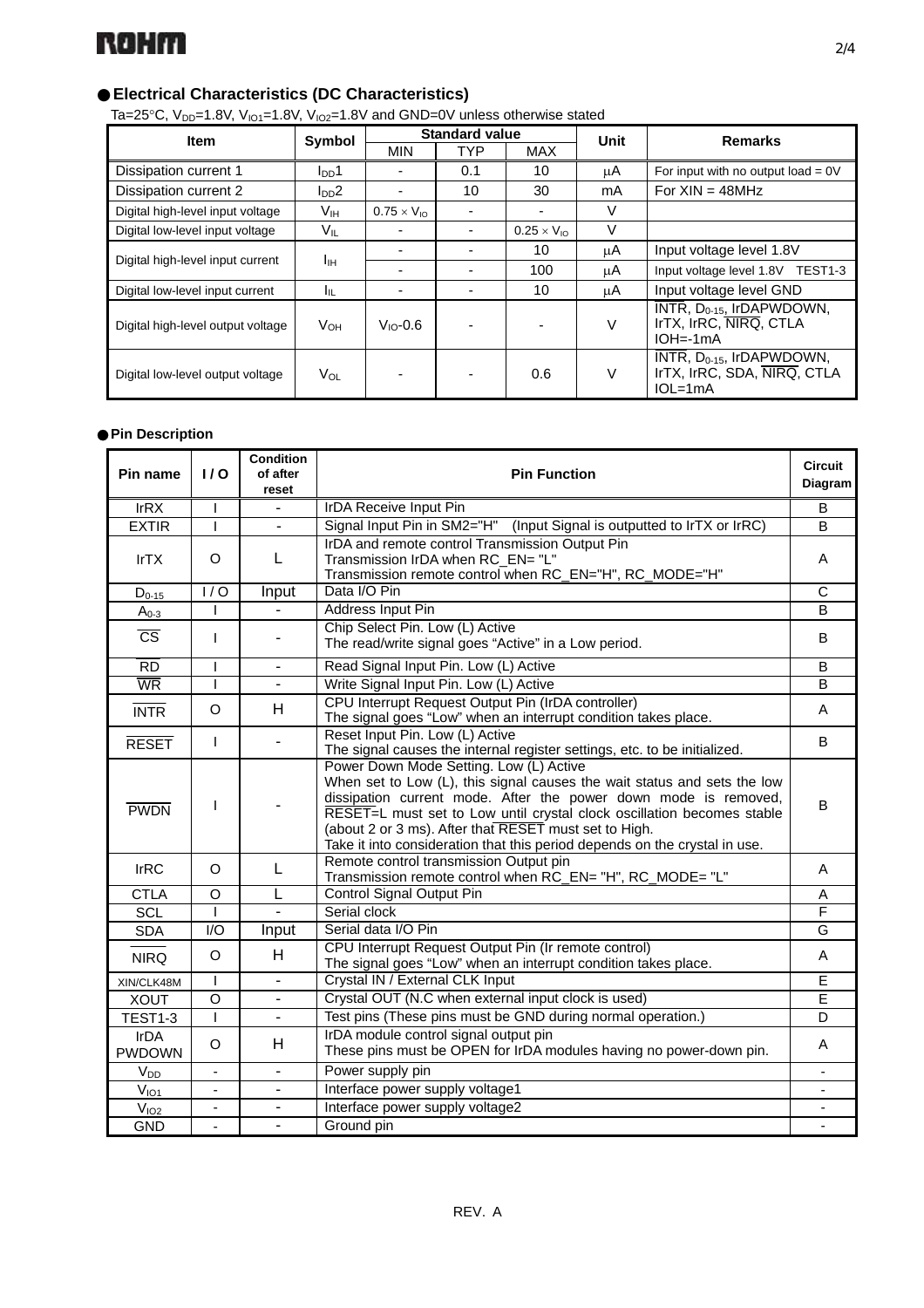

## **Equivalent Circuit Diagram**



**Outer Dimensions**

Figure1 Outer Dimensions(VQFP48)



n)

| 47<br>m,<br>52 |                                                 |                        |         |                     | (unit:mm) |
|----------------|-------------------------------------------------|------------------------|---------|---------------------|-----------|
| <b>In</b>      | LO.<br>$\bullet$<br>$\frac{11}{12}$<br>Ch.<br>喬 | w<br>۵<br>Ħ<br>m.<br>O | 0.510.1 | q<br>$0.22^{+0.08}$ |           |
|                | <b>COLL</b>                                     |                        |         |                     |           |

| Pin No. | Pin Name          | Pin No. | Pin Name       | Pin No. | Pin Name               | Pin No. | Pin Name          |
|---------|-------------------|---------|----------------|---------|------------------------|---------|-------------------|
|         | <b>PWDN</b>       | 13      | <b>GND</b>     | 25      | $D_0$                  | 37      | <b>GND</b>        |
| 2       | <b>RESET</b>      | 14      | $D_5$          | 26      | $D_6$                  | 38      | IrRX              |
| 3       | <b>NIRQ</b>       | 15      | $A_0$          | 27      | $D_{14}$               | 39      | <b>EXTIR</b>      |
| 4       | V <sub>102</sub>  | 16      | $D_4$          | 28      | $D_{12}$               | 40      | IrTX              |
| 5       | TEST <sub>2</sub> | 17      | $D_{10}$       | 29      | $D_{13}$               | 41      | <b>IrDAPWDOWN</b> |
| 6       | $A_3$             | 18      | $D_9$          | 30      | <b>INTR</b>            | 42      | <b>CTLA</b>       |
| 7       | V <sub>IO1</sub>  | 19      | $D_3$          | 31      | $\overline{\text{CS}}$ | 43      | <b>IrRC</b>       |
| 8       | TEST <sub>1</sub> | 20      | $D_{15}$       | 32      | TEST <sub>3</sub>      | 44      | (NC)              |
| 9       | A <sub>2</sub>    | 21      | D <sub>2</sub> | 33      | <b>RD</b>              | 45      | <b>SCL</b>        |
| 10      | A <sub>1</sub>    | 22      | $D_8$          | 34      | V <sub>IO1</sub>       | 46      | <b>SDA</b>        |
| 11      | $D_{11}$          | 23      | $D_1$          | 35      | <b>WR</b>              | 47      | <b>XOUT</b>       |
| 12      | V <sub>DD</sub>   | 24      | D <sub>7</sub> | 36      | <b>V<sub>DD</sub></b>  | 48      | <b>XIN</b>        |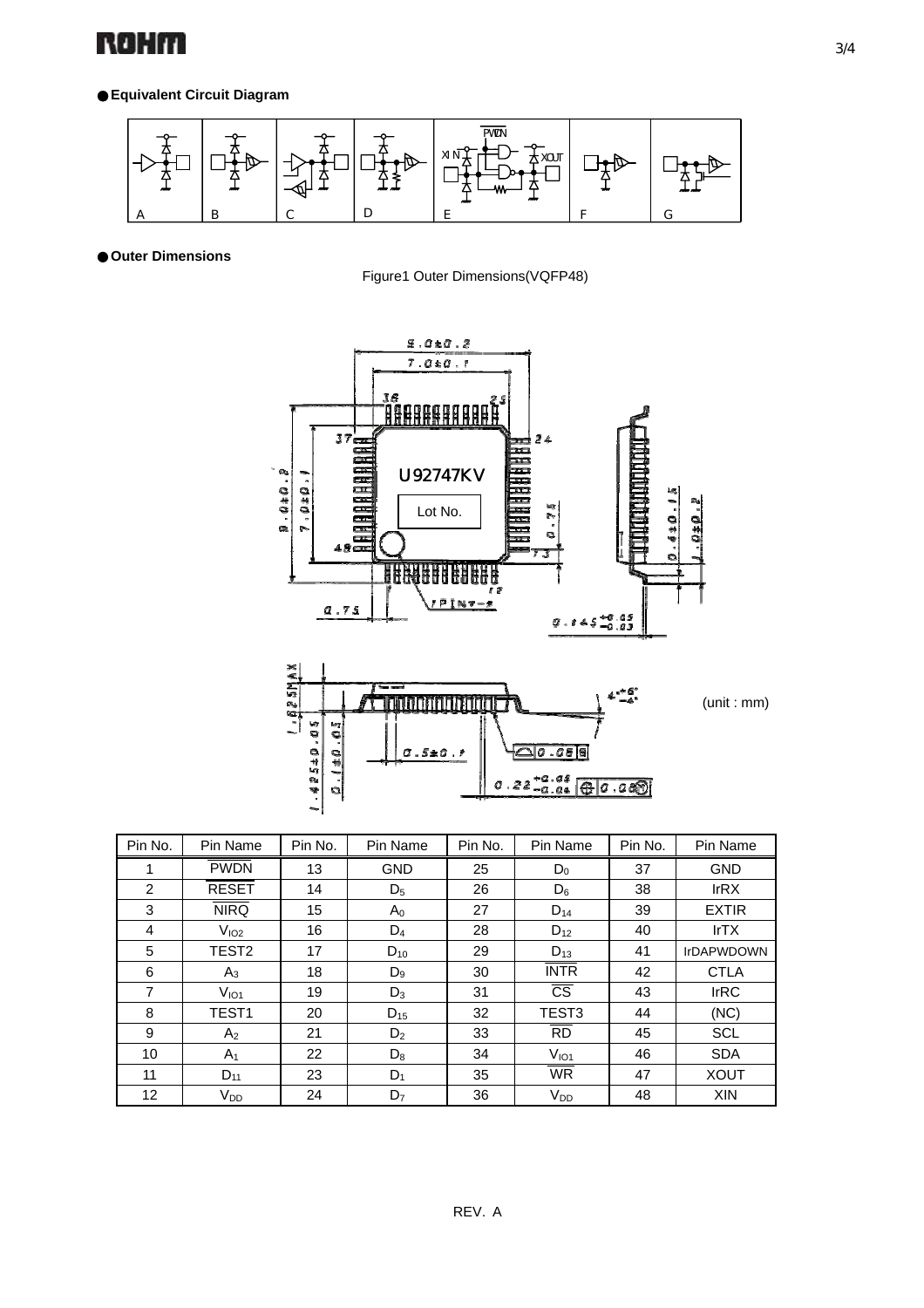

#### **Notes for use**

#### (1) Absolute maximum ratings

Use of the IC in excess of absolute maximum ratings such as the applied voltage or operating temperature range may result in IC damage. Assumptions should not be made regarding the state of the IC (short mode or open mode) when such damage is suffered. A physical safety measure such as a fuse should be implemented when use of the IC in a special mode where the absolute maximum ratings may be exceeded is anticipated.

#### (2) Mutual impedance

 Use short and wide wiring tracks for the power supply and ground to keep the mutual impedance as small as possible .Use a capacitor to keep ripple to a minimum.

#### (3) GND potential

Ensure a minimum GND pin potential in all operating conditions.

#### (4) Short circuit mode between terminals and wrong mounting

In order to mount the IC on a set PCB, pay thorough attention to the direction and offset of the ICs. Erroneous mounting can destroy the IC. Furthermore, if a short circuit occurs due to foreign matters entering between terminals or between the terminal and the power supply or the GND terminal, the IC can destroy

#### (5) Setting of heat

Use a thermal design that allows for a sufficient margin in light of the power dissipation (Pd) in actual operating conditions.

#### (6) Actions in strong magnetic field

Use caution when using the IC in the presence of a strong magnetic field as doing so may cause the IC to malfunction.

#### (7) Ground Wiring Pattern

When using both small signal and large current GND patterns, it is recommended to isolate the two ground patterns, placing a single ground point at the application's reference point so that the pattern wiring resistance and voltage variations caused by large currents do not cause variations in the small signal ground voltage. Be careful not to change the GND wiring pattern of any external components, either.

(8) When power is first supplied the CMOS IC, it is possible that the internal logic may be unstable and rush current may flow instantaneously.

Therefore, give special consideration to power coupling capacitance, power wiring, width of GND wiring, and routing of connections.

(9) For ICs with more than one power, it is possible than rush current many flow instantaneously due to the internal powering sequence and delays.

Therefore, give special consideration to power coupling capacitance, power wiring, width of GND wiring, and routing of wiring.